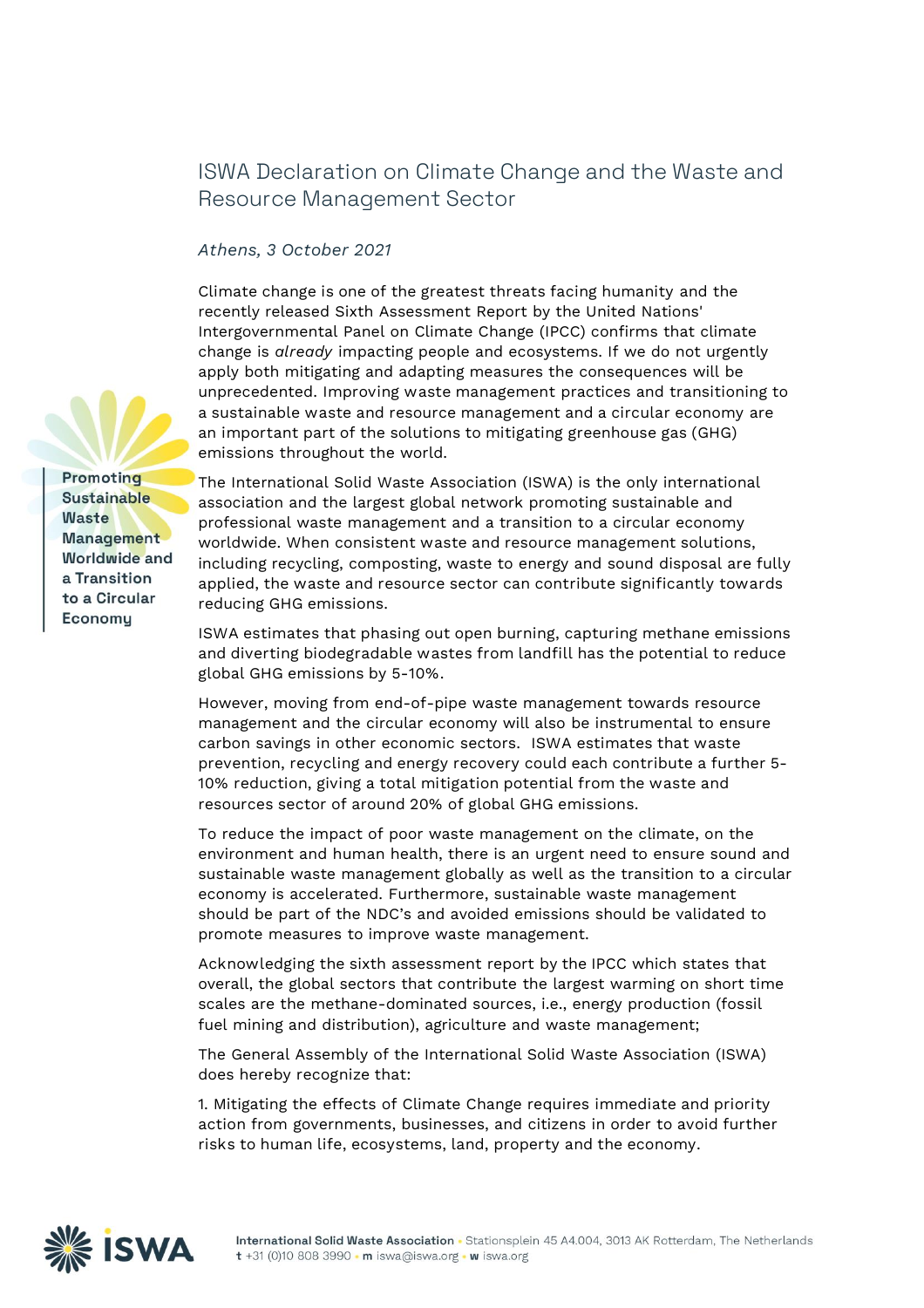

2. The waste and resource management sector holds **a unique position as a relevant net reducer** of greenhouse gas (GHG) emissions, representing **an opportunity for carbon reduction which is yet to be fully realized.**

3. **The price of inaction to mitigate Climate Change will be significantly higher than the costs of taking action,** and thus **the waste and resource management sector represented by ISWA is ready to participate proactively in various multi-stakeholder platforms** to influence the global action agenda and reinforce a low carbon economy.

4. **The waste and resource management sector must be part of implementing the portfolio of solutions for mitigation and adaptation to reduce** global emissions essential to reaching climate stability. It offers both an immediate and cost-effective opportunity to achieve substantial cuts in global SLCFs<sup>1</sup> and carbon dioxide-equivalent emissions and the opportunity to achieve savings in other economic sectors.

5. **Fast action** to mitigate SLCFs, such as methane and black carbon, will help **slow the rate of climate change** and improve the chances of staying below the 1.5°C or 2°C climate targets in the near term. **Longer-term climate** protection will only be possible if deep and persistent cuts in CO<sub>2</sub> emissions are also rapidly realized.

6. **The actions of the waste and resource management sector can be applied across economies, geographies, and industrial sectors**. As such, these actions must be considered essential components of national, local and corporate strategies for mitigating climate change (e.g. Nationally Determined Contributions (NDCs), climate finance mechanisms available to low and middle-income countries and corporate ESG commitments and portfolios).

7. The waste and resource management sector also has a major role to play in **improving public health, protecting life on land and below water, enhancing productivity, supporting a sustainable economic recovery and meeting the Sustainable Development Goals** as the world population and materials consumption continue to grow.

8. **Waste prevention, reuse, recycling and resource recovery** not only make a significant contribution to climate change mitigation; they also minimise environmental impacts, reduce costs, increase jobs, decrease potential risks and liabilities across supply chains and **play a central role in the transition to a circular economy**.

9. **The waste management and resource industry can provide a reliable supply of energy using existing proven and sustainable technologies**.

10. **Carbon Pricing is essential to guide business decisions and investments towards low-carbon technologies**. The International Climate Agreement should establish the foundation for integrating a robust and predictable

 $1$  Both methane and black carbon are short-lived climate forcers (SLCFs), which have much greater global heating potentials than carbon dioxide. SLCFs also decay more quickly in the atmosphere than carbon dioxide.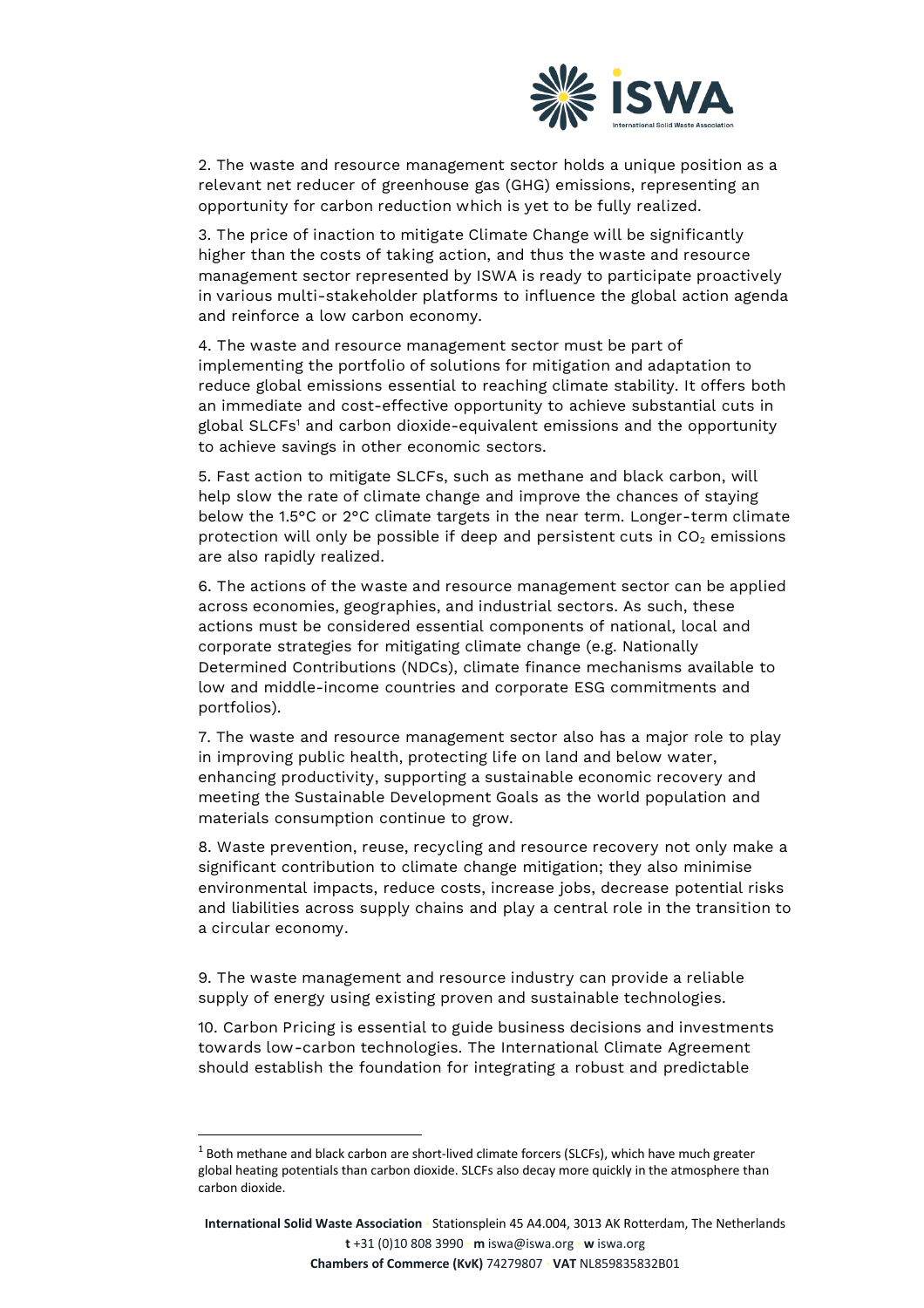

carbon pricing system that is fair for all, and includes the waste and resource management sector**.**

Thus, the National Members of ISWA convened at its General Assembly, the governing body of the International Solid Waste Association (ISWA), an Observer Organization of the UNFCCC, **call upon Governments to:**

1. **Recognize the potential and relevant role of the waste and resource management sector to reduce GHG emissions and SLCFs and to achieve further significant reductions in other industrial sectors.**

**2. Create effective conditions to accelerate the environmentally sound management of waste and the transition to a circular economy,** which will largely eliminate black carbon emissions from open burning and uncontrolled disposal sites, facilitate significant GHG reductions from other sectors and thus contribute to climate change mitigation.

3. **Prioritise waste and resource management strategies and integrate them in national plans and initiatives for climate mitigation and adaptation**, including Nationally Determined Contributions (NDCs) and climate finance mechanisms.

4. **Create a robust governance system that provides clear, long-term, and predictable legislative and financial frameworks** that will help to catalyse and scale-up the implementation of climate friendly solutions through the waste and resource management sector.

5. Recognise that **in order to respond to the climate challenge, major public and private investments will be required to implement sound waste and resource management systems. These should integrate support for business and civil society led initiatives,** and include research, development, and the transfer, construction and implementation of low carbon technology, providing **support for concrete and bankable projects**.

6. **Put in place** the necessary **mechanisms to leverage public funds and private sector finance so as to de-risk investment in green technologies** especially in low-and-middle income countries.

To fulfil these objectives, the International Solid Waste Association (ISWA), through its members, its Board, Working Groups and the General Secretariat **commit to:**

1. Work with International agencies, governments and other organisations to **extend the access to adequate waste management systems to all citizens and support the transition to a circular economy,** as a significant contribution to a better environment and the mitigation of GHG.

**2. Promote the development of proper waste and resource management strategies and plans**, for public and private institutions, considering waste prevention, waste collection, reuse, recycling, energy recovery and other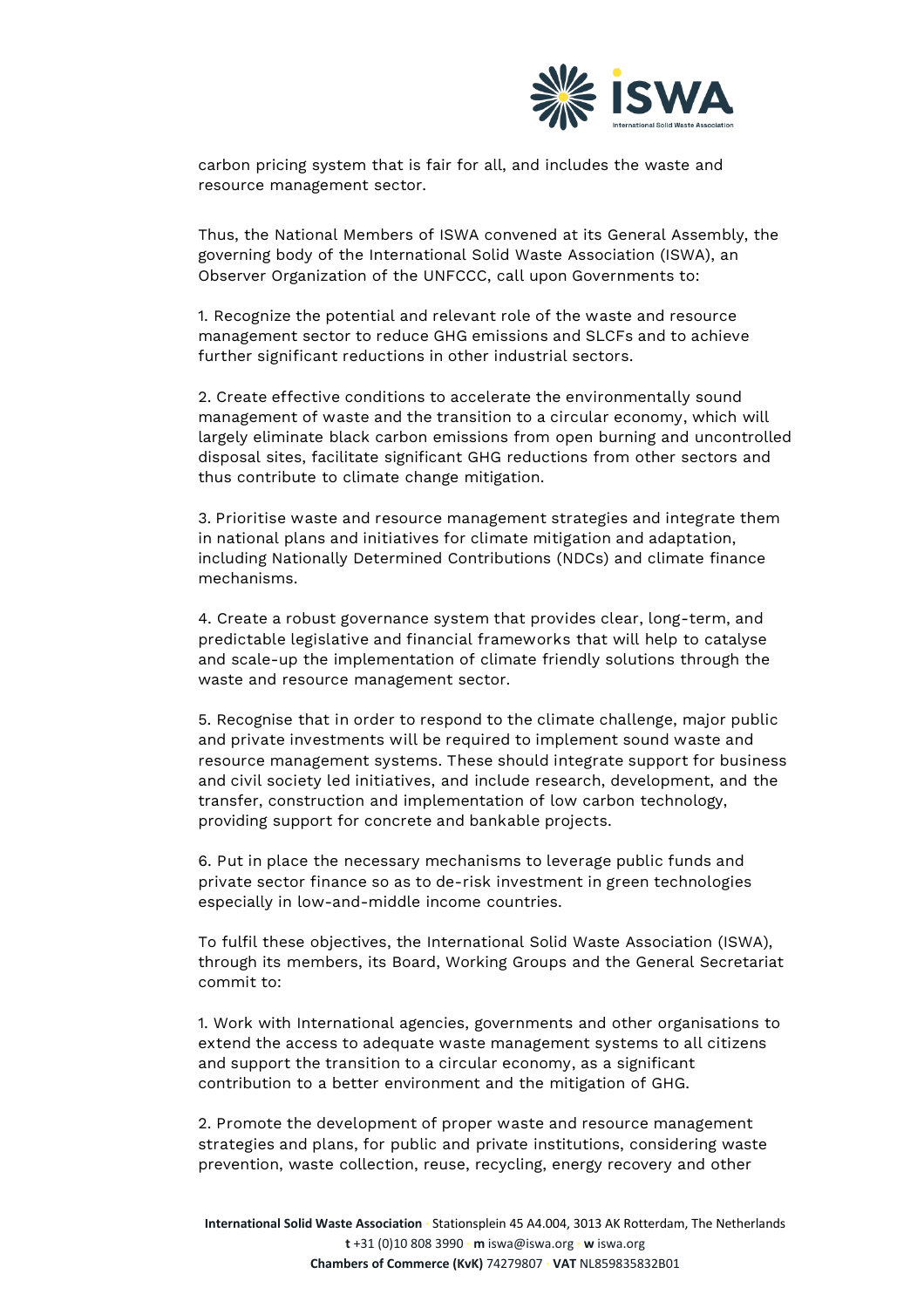

adequate treatment solutions, , aiming at providing effective solutions towards a net zero future by 2050.

3. **Increase awareness, network for capacity building, disseminate knowledge and experience, and thus contribute to the advancement** of technical and scientific knowledge on the subject **by initiating and supporting research and education** on GHG, SLCFs, and climate related issues.

4. **Assess experiences from different countries and regions on policies, strategies and regulations** to develop a sound basis for recommendations that would accomplish optimum waste and resource-related GHG emission reductions, both locally and globally.

5. **Work closely with cities, municipalities, and other organisations to participate in case studies and targeted actions to tackle GHG emissions, supporting governments and policy makers** in developing and implementing policies to mitigate climate change and **establish a low carbon development through improved waste and resource management systems** and the integration and acknowledgement of these local actions into the NDCs.

6. **Reach out to the extraction, construction, and manufacturing industries** and enhance cooperation on establishing good waste and resource management practices, such as sustainable planning, design and production patterns, better ESG indicators, as well as the application of recyclable materials, the usage of renewable energy, etc.

**The undersigned Members of the General Assembly of the International Solid Waste Association (ISWA) fully endorse this Declaration.**

On behalf of the ISWA Board Carlos Silva Filho President ISWA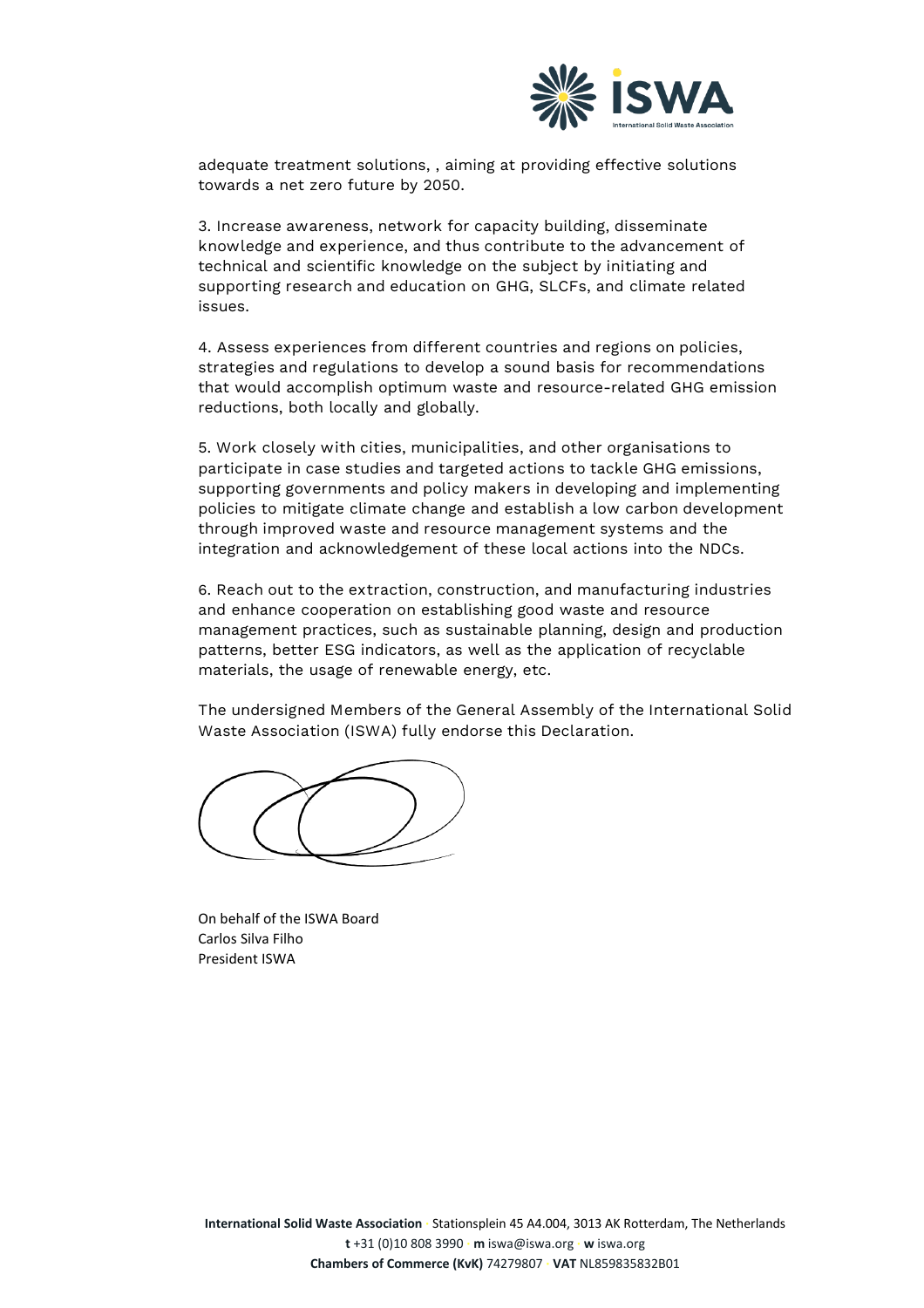

## **Signatories**

This declaration was also signed and formally endorsed by the following National Members:

ISWA Austria Austria

ARS Asociación para el Estudio de Residuos Sólidos Argentina

ABRELPE Associação Brasileira de Empresas de Limpeza Pública e Resíduos Especiais Brazil

BASWA Solid Waste Association – BASWA Bosnia and Herzegovina

INTERAFVAL Belgium

AEPA Asociación de Empresas y Profesionales para el Medio Ambiente Chile

AEPA Asociación de Empresas y Profesionales para el Medio Ambiente Chile

ASTEE Association Scientifique et Technique pour l\'Eau et l\'Environnemen France

BKM Nonprofit Zrt. Hungary

HSWMA Hellenic Solid Waste Management Association Greece

ICWM Institute of Chartered Waste Managers India

DRAT Dan Region Association of Towns – Sanitation & Waste Disposal Israel

FENUR Fagráð um endurnýtingu og úrgang Iceland

InSWA Indonesia Solid Waste Association Indonesia

ISWALebanon ISWA Lebanon

**International Solid Waste Association ∙** Stationsplein 45 A4.004, 3013 AK Rotterdam, The Netherlands **t** +31 (0)10 808 3990 **∙ m** iswa@iswa.org **∙ w** iswa.org **Chambers of Commerce (KvK)** 74279807 **∙ VAT** NL859835832B01